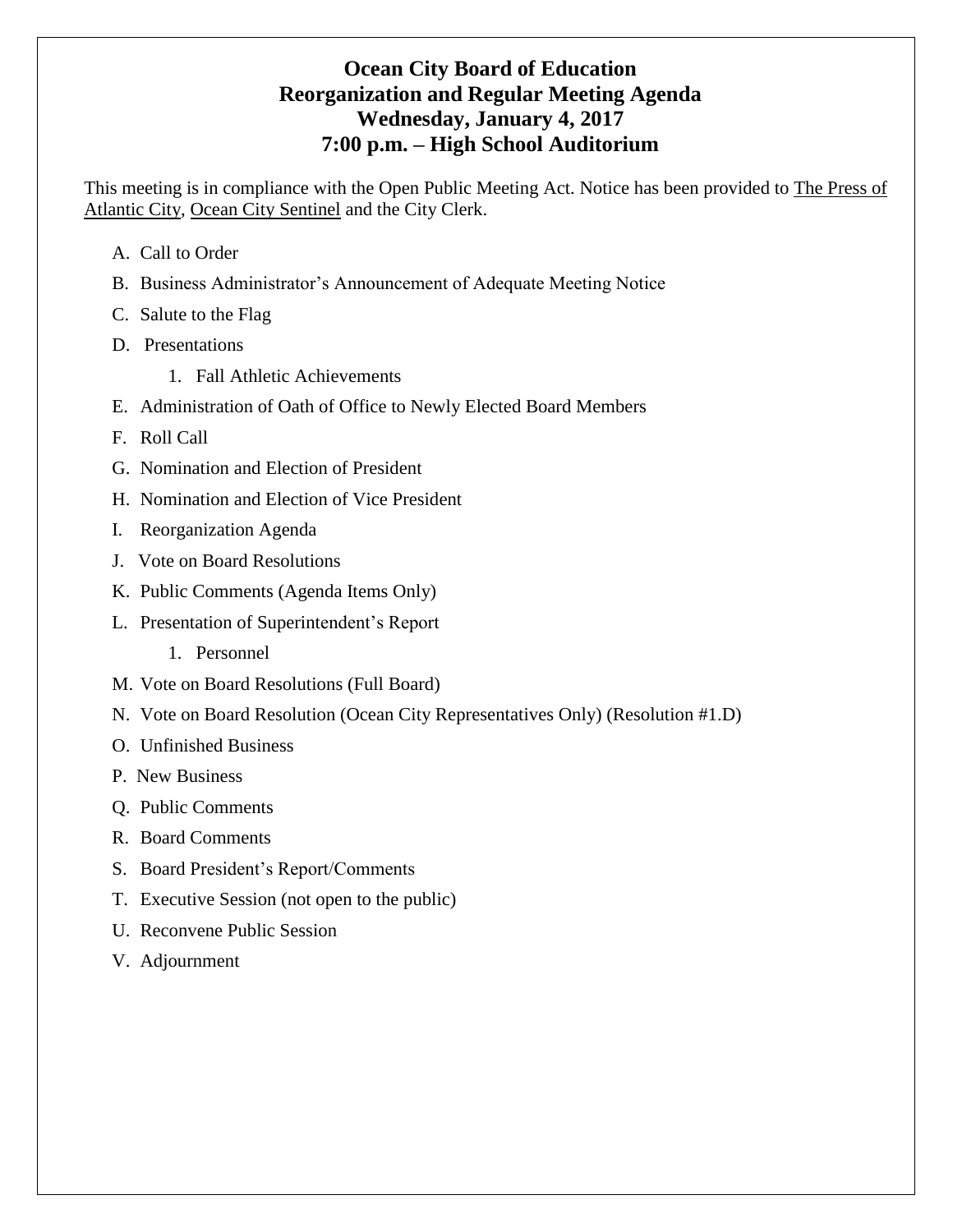#### **ADMINISTRATION OF OATH OF OFFICE TO NEWLY ELECTED BOARD MEMBERS:**

Dale F. Braun, Jr., J. Tiffany Prettyman and Gregory Whelan.

# **NOMINATION AND ELECTION OF PRESIDENT:**

### **NOMINATION AND ELECTION OF VICE PRESIDENT:**

### **TERMS OF BOARD MEMBERS:**

| Term Expires in 2018 |
|----------------------|
| Term Expires in 2018 |
| Term Expires in 2018 |
| Term Expires in 2019 |
| Term Expires in 2019 |
| Term Expires in 2019 |
| Term Expires in 2020 |
| Term Expires in 2020 |
| Term Expires in 2020 |
|                      |

### **OFFICIAL REPORT OF RESULTS OF NOVEMBER 8, 2016 SCHOOL BOARD ELECTION:**

| Board Members/Three 3-Year Terms  | Number of Votes |
|-----------------------------------|-----------------|
| Gregory Whelan*                   | 3,537           |
| J. Tiffany Prettyman <sup>*</sup> | 3,370           |
| Dale F. Braun, Jr.*               | 3,131           |

\*Successful candidates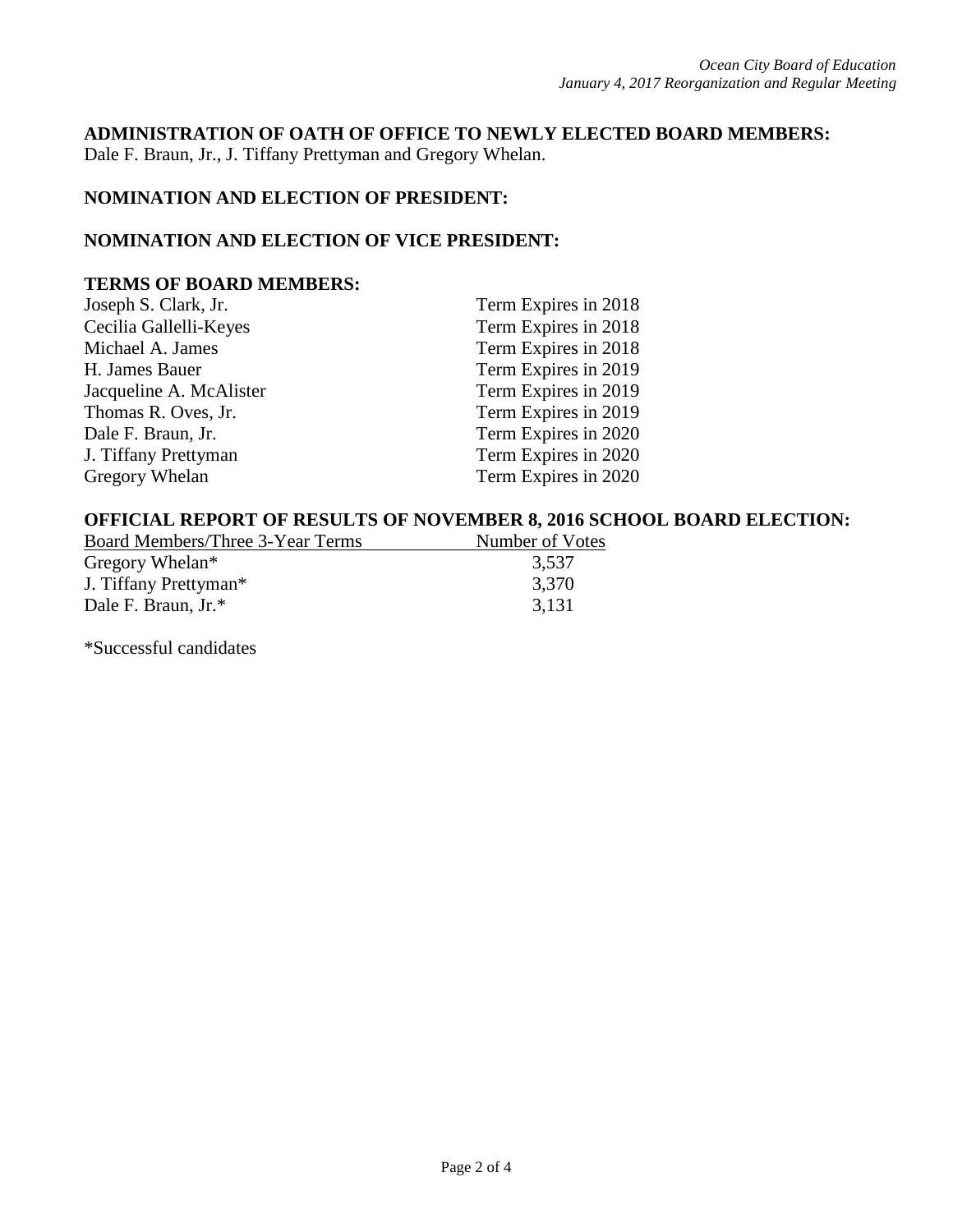## **I. REORGANIZATION AGENDA**

1. Renewal of Code of Ethics (Attachment #I.1)

The Board approves the "Code of Ethics for School Board Members" and each Board member shall complete and return the "Acknowledgement of Receipt, Code of Ethics for School Board Members" to the Business Office no later than January 18, 2017.

2. Time and Place of Board of Education Meetings (Attachment #I.2)

The Board approves the following Board Meeting dates for January 25, 2017 through January 3, 2018, to be held in the Ocean City High School Community Room, except as noted below, starting at 7:00 p.m. except as noted below:

Wednesday, January 25, 2017 Wednesday, February 22, 2017 Wednesday, March 15, 2017 Wednesday, April 26, 2017 (Regular Meeting/Public Hearing) Wednesday, May 24, 2017 (Will be held in the Ocean City High School Auditorium) Wednesday, June 21, 2017 Wednesday, August 2, 2017 Wednesday, August 23, 2017 Wednesday, September 27, 2017 Wednesday, October 18, 2017 Wednesday, November 15, 2017 Wednesday, December 13, 2017 Wednesday, January 3, 2018 (Reorganization/Regular Meeting)